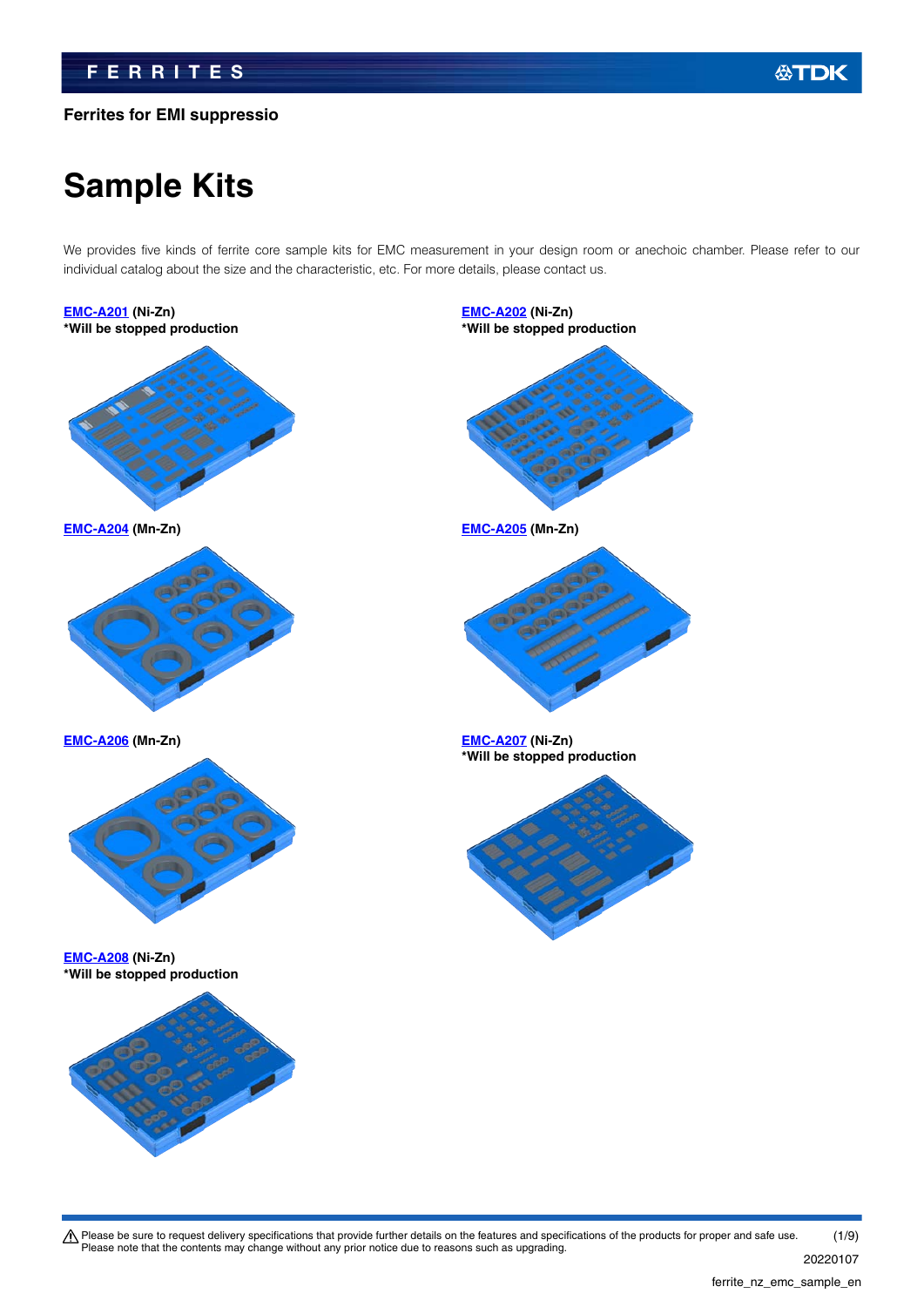# Ni-Zn Sample Kits **EMC-A201**



## **FERRITE BEAD CORES, BB • RH series**

| Part No.             | Number(pieces) |
|----------------------|----------------|
| HF40BB3.4X3X1        | 20             |
| HF40BB4.5X4X2.5-G    | 20             |
| <b>HF40BB5X6X2.5</b> | 20             |
| HF40BB6X3.8X3A-G     | 20             |
| HF57BB2.85X2X1.35    | 20             |
| HF57BB3.5X1.5X1.3    | 20             |
| HF57BB3.5X3X1.3      | 20             |
| HF57BB3.5X5X1.3      | 20             |
| HF57BB4.8X4.8X2.4    | 20             |
| HF70BB2.5X2.2X0.8    | 20             |
| HF70BB3X5X1          | 20             |
| HF70BB3.5X2X1.3      | 20             |
| HF70BB3.5X5X0.8      | 20             |
| HF70BB3.5X5X1.3      | 20             |
| HF70BB3.5X10X1.3     | 20             |
| HF70BB4.5X4X2.5      | 20             |
| HF70BB4.5X5X1.6      | 20             |
| HF70BB5X5X2          | 20             |
| HF70BB6.4X5X3.2      | 20             |
| HF70BB6.4X10X3.2     | 5              |
| HF70BB9X10X4.5       | 5              |
| HF70BB9.5X10.4X4.9   | 5              |
| HF70RH7X8X4          | 5              |
| HF70RH8X8X4          | 5              |

## **FERRITE CORES FOR FLAT CABLE, SH • SU series**

| Part No.              | Number(pieces) |
|-----------------------|----------------|
| <b>HF70SH6X0.6X5</b>  | 5              |
| <b>HF70SH8X0.6X5</b>  | 5              |
| <b>HF70SH10X0.6X5</b> | 5              |
| <b>HF70SH11X0.7X8</b> | 5              |
| HF70SH13X0.7X12       | 5              |
| <b>HF70SH15X0.7X8</b> | 5              |
| HF70SH17.5X0.6X8      | 5              |
| HF70SH18.8X1.1X7      | 5              |
| HF70SH18.8X1.1X15     | 5              |
| HF70SH20X0.7X12       | 5              |
| HF70SH21X0.8X7        | 5              |
| HF70SH22X0.8X7        | 5              |
| HF70SH25X0.7X10       | 5              |
| HF70SH27X1.3X10       | 3              |
| HF70SH28X0.7X12       | 3              |
| HF70SH32X2X12.5       | 3              |
| HF70SH35X0.8X12       | 3              |
| HF70SH35X1.3X12       | 3              |
| HF70SH40X1.3X10       | 3              |
| <b>HF70SH40X2X12</b>  | $\overline{2}$ |
| HF70SH41X0.8X12       | 3              |
| HF70SH46X1.9X10       | 3              |
| HF70SH52X1X12         | 3              |
| HF70SU56X1.6X28.5S    | 4              |
|                       |                |

## **MULTI HOLES FERRITE SUBSTRATE TYPE, MH series**

| Part No.         | Number(pieces) |
|------------------|----------------|
| HF70MH2.5X2.5X16 |                |
| HF70MH2.5X2.5X20 |                |
| HF70MH2.5X7.6X14 |                |
| HF70MH2.5X7.6X16 |                |
| HF70MH2.5X7.6X20 |                |

## **FOR IC AND CONNECTOR SQUARE PLATE TYPE, SP series**

| Part No.           | Number(pieces) |
|--------------------|----------------|
| HF70SP1X6X17       |                |
| HF70SP1X10.26X25.5 |                |

• Please refer to our individual catalog about the size and the characteristic, etc.

Please be sure to request delivery specifications that provide further details on the features and specifications of the products for proper and safe use.<br>Please note that the contents may change without any prior notice d (2/9)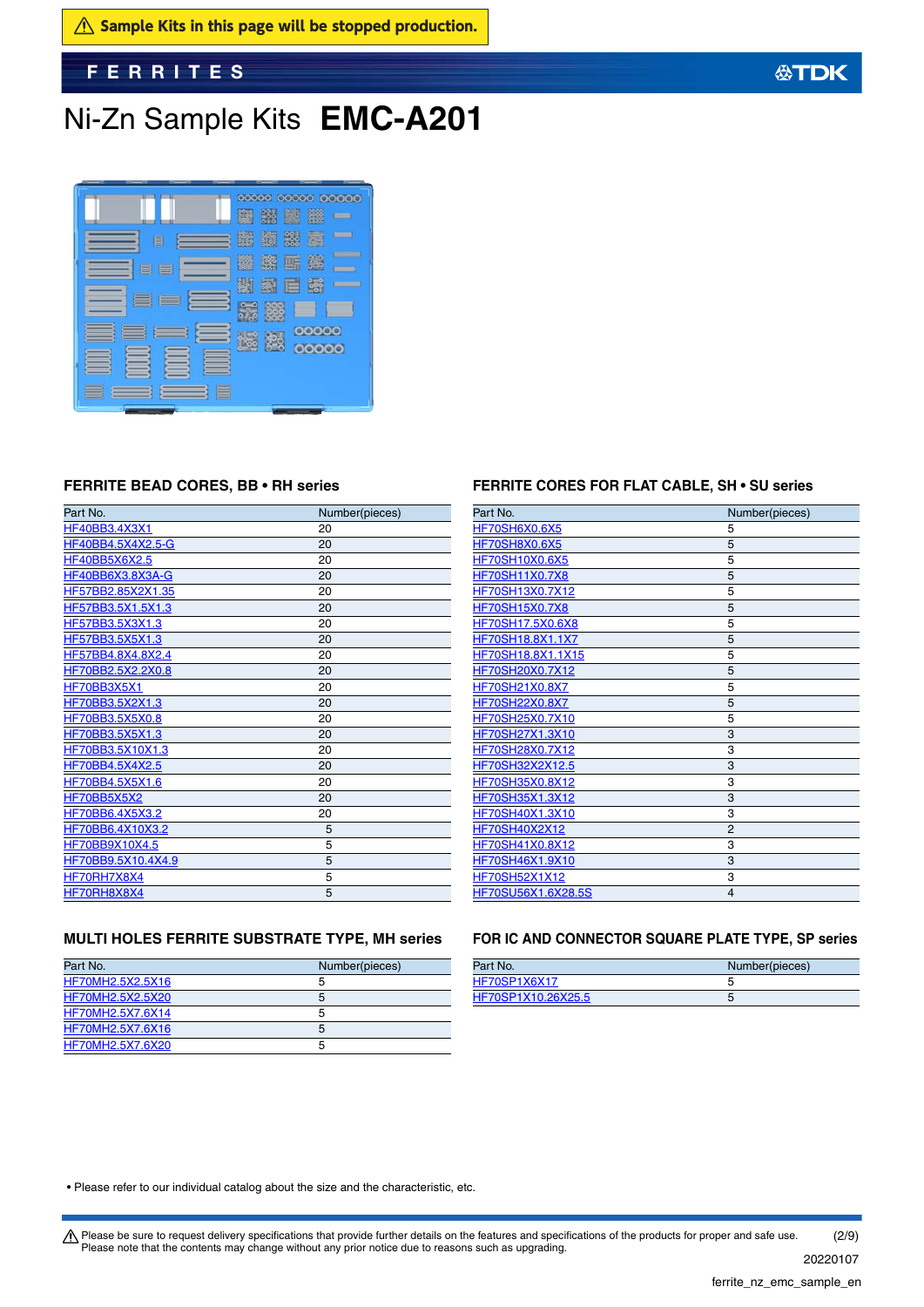# Ni-Zn Sample Kits **EMC-A202**



## **FERRITE BEAD CORES, BB series**

| Part No.             | Number(pieces) |
|----------------------|----------------|
| HF40BB3.4X3X1        | 20             |
| HF40BB4.5X4X2.5-G    | 20             |
| <b>HF40BB5X6X2.5</b> | 20             |
| HF40BB6X3.8X3A-G     | 20             |
| HF57BB2.85X2X1.35    | 20             |
| HF57BB3.5X1.5X1.3    | 20             |
| HF57BB3.5X3X1.3      | 20             |
| HF57BB3.5X5X1.3      | 20             |
| HF57BB4.8X4.8X2.4    | 20             |
| HF70BB2.5X2.2X0.8    | 20             |
| HF70BB3X5X1          | 20             |
| HF70BB3.5X2X1.3      | 20             |
| HF70BB3.5X5X0.8      | 20             |
| HF70BB3.5X5X1.3      | 20             |
| HF70BB3.5X10X1.3     | 20             |
| HF70BB4.5X4X2.5      | 20             |
| HF70BB4.5X5X1.6      | 20             |
| HF70BB5X5X2          | 20             |
| HF70BB6.4X5X3.2      | 20             |
| HF70BB6.4X10X3.2     | 5              |
| HF70BB9X10X4.5       | 5              |
| HF70BB9.5X10.4X4.9   | 5              |

## **MULTI HOLES FERRITE SUBSTRATE TYPE, MH series**

| Part No.         | Number(pieces) |
|------------------|----------------|
| HF70MH2.5X2.5X16 |                |
| HF70MH2.5X2.5X20 |                |
| HF70MH2.5X7.6X14 |                |
| HF70MH2.5X7.6X16 | ٠h             |
| HF70MH2.5X7.6X20 |                |

## **FERRITE CORES FOR ROUND CABLE, RH • RU series**

**公TDK** 

| Part No.               | Number(pieces) |
|------------------------|----------------|
| HF70RH7X8X4            | 5              |
| HF70RH8X8X4            | 5              |
| <b>HF70RH10X20X5</b>   | 3              |
| HF70RH12X15X7.3        | 3              |
| HF70RH14X14X10         | 3              |
| HF70RH14.3X14.3X6.35   | 3              |
| HF70RH14.3X28.6X6.35   | 3              |
| HF70RH16X12X9.1        | 3              |
| <b>HF70RH16X15X9</b>   | 3              |
| <b>HF70RH16X28X9</b>   | 3              |
| HF70RH16X28X10         | 3              |
| <b>HF70RH19X29X13</b>  | 3              |
| HF70RU12X15X7.3S       | 6              |
| <b>HF70RU16X28X9S</b>  | 6              |
| <b>HF70RU26X29X13S</b> | 4              |

## **FERRITE CORES, TOROIDAL T series**

| Part No.            | Number(pieces) |
|---------------------|----------------|
| <b>HF70T8X4X4</b>   | 5              |
| <b>HF70T10X3X6</b>  | 5              |
| <b>HF70T10X5X5</b>  | 5              |
| <b>HF70T14X7X8</b>  | 3              |
| <b>HF70T16X8X12</b> | 3              |
| HF70T18X10X10       | 3              |
| HF70T18X6X10        | 3              |
| HF70T22X10X14       | 2              |
| HF70T25X13X15       | 2              |
| HF70T28X13X16       | 2              |
| HF70T31X13X19       | 2              |

## **FOR IC AND CONNECTOR SQUARE PLATE TYPE, SP series**

| Part No.           | Number(pieces) |
|--------------------|----------------|
| HF70SP1X6X17       |                |
| HF70SP1X10.26X25.5 |                |

• Please refer to our individual catalog about the size and the characteristic, etc.

Please be sure to request delivery specifications that provide further details on the features and specifications of the products for proper and safe use.<br>Please note that the contents may change without any prior notice d (3/9)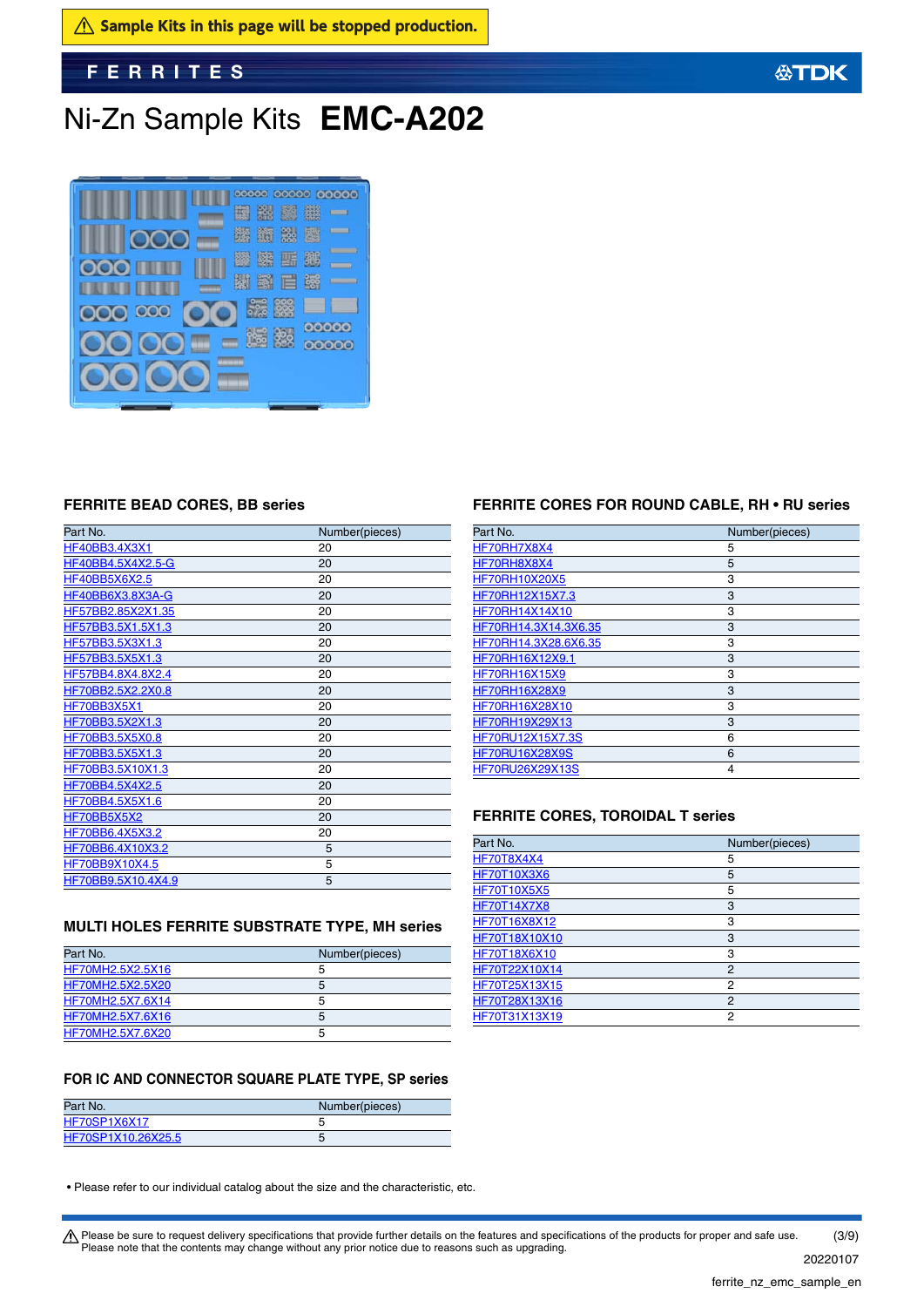# Mn-Zn Sample Kits **EMC-A204**



| Part No.        | Number(pieces) |
|-----------------|----------------|
| HF90T38X14X22   |                |
| HF90T44.5X13X30 |                |
| HF90T62X13X39   |                |
| HF90T80X20X50   |                |
| HF90T104X20X80  |                |

• Please refer to our individual catalog about the size and the characteristic, etc.

Please be sure to request delivery specifications that provide further details on the features and specifications of the products for proper and safe use.<br>Please note that the contents may change without any prior notice d (4/9)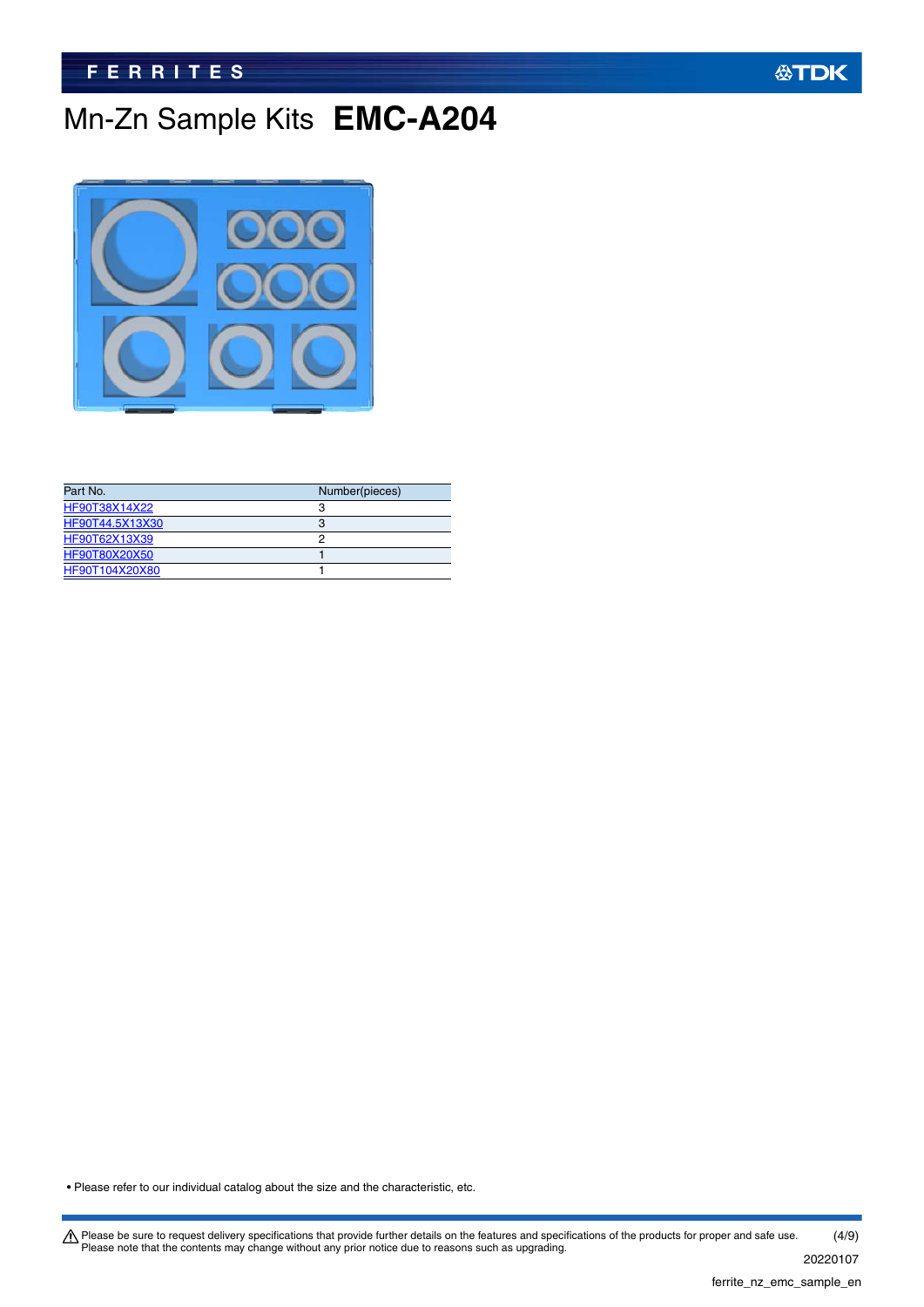# Mn-Zn Sample Kits **EMC-A205**



| Part No.           | Number(pieces) |
|--------------------|----------------|
| <b>HF60T14X7X8</b> | 5              |
| HF60T18X10X10      | 5              |
| HF60T22X10X14      | 5              |
| HF60T25X13X15      | $\overline{4}$ |
| HF60T28X13X16      | 4              |
| HF60T31X13X19      | 3              |
| HF60T38X14X22      | 3              |
| <b>HF90T14X7X8</b> | 5              |
| HF90T18X10X10      | 5              |
| HF90T22X10X14      | 5              |
| HF90T25X13X15      | 4              |
| HF90T28X13X16      | 4              |
| HF90T31X13X19      | 3              |
| HF90T38X14X22      | 3              |

• Please refer to our individual catalog about the size and the characteristic, etc.

Please be sure to request delivery specifications that provide further details on the features and specifications of the products for proper and safe use.<br>Please note that the contents may change without any prior notice d 20220107 (5/9)

**公TDK**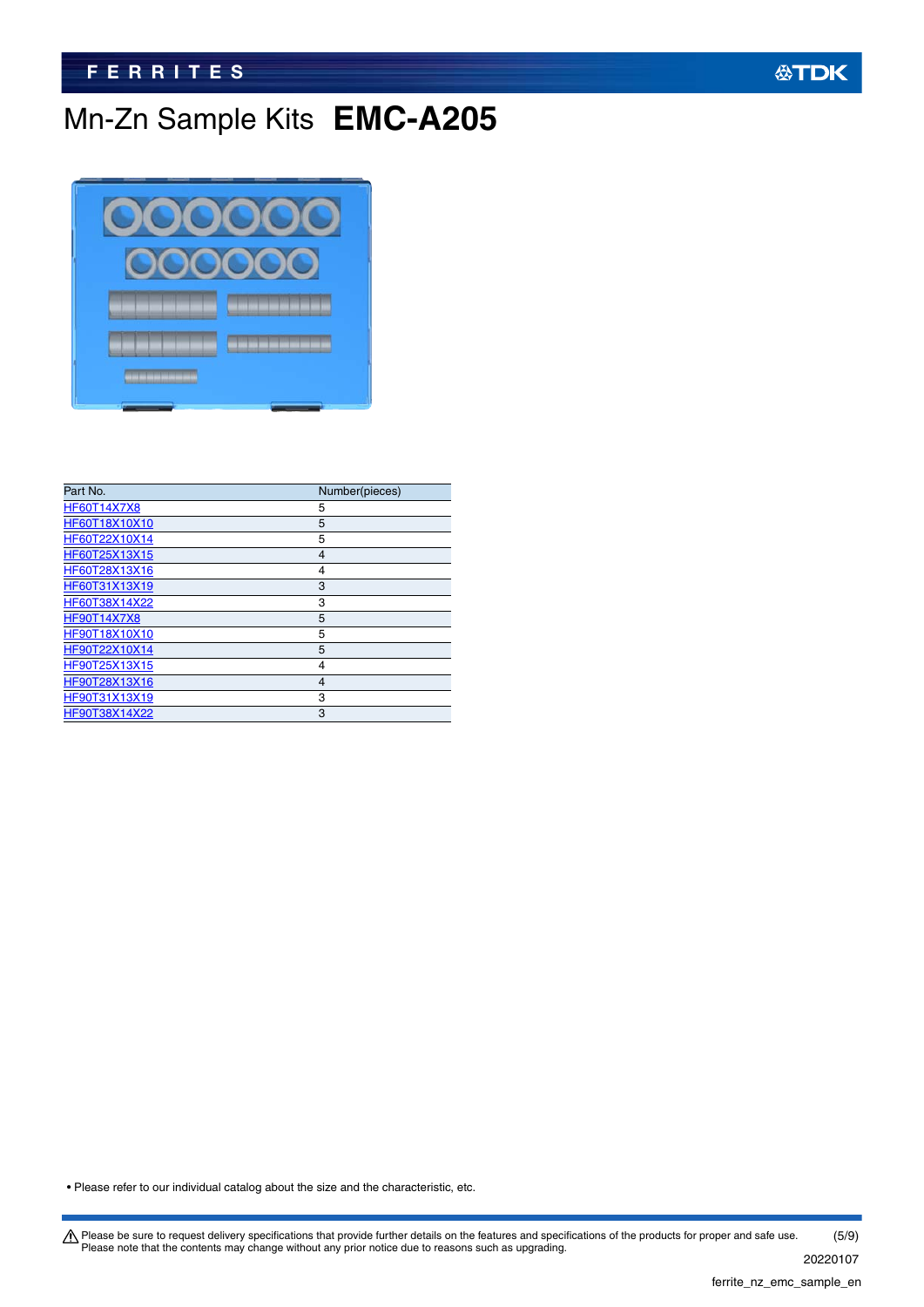# Mn-Zn Sample Kits**, EMC-A206**



| Number(pieces) |
|----------------|
| ຊ              |
|                |
|                |
|                |
|                |
|                |

• Please refer to our individual catalog about the size and the characteristic, etc.

Please be sure to request delivery specifications that provide further details on the features and specifications of the products for proper and safe use.<br>Please note that the contents may change without any prior notice d 20220107 (6/9)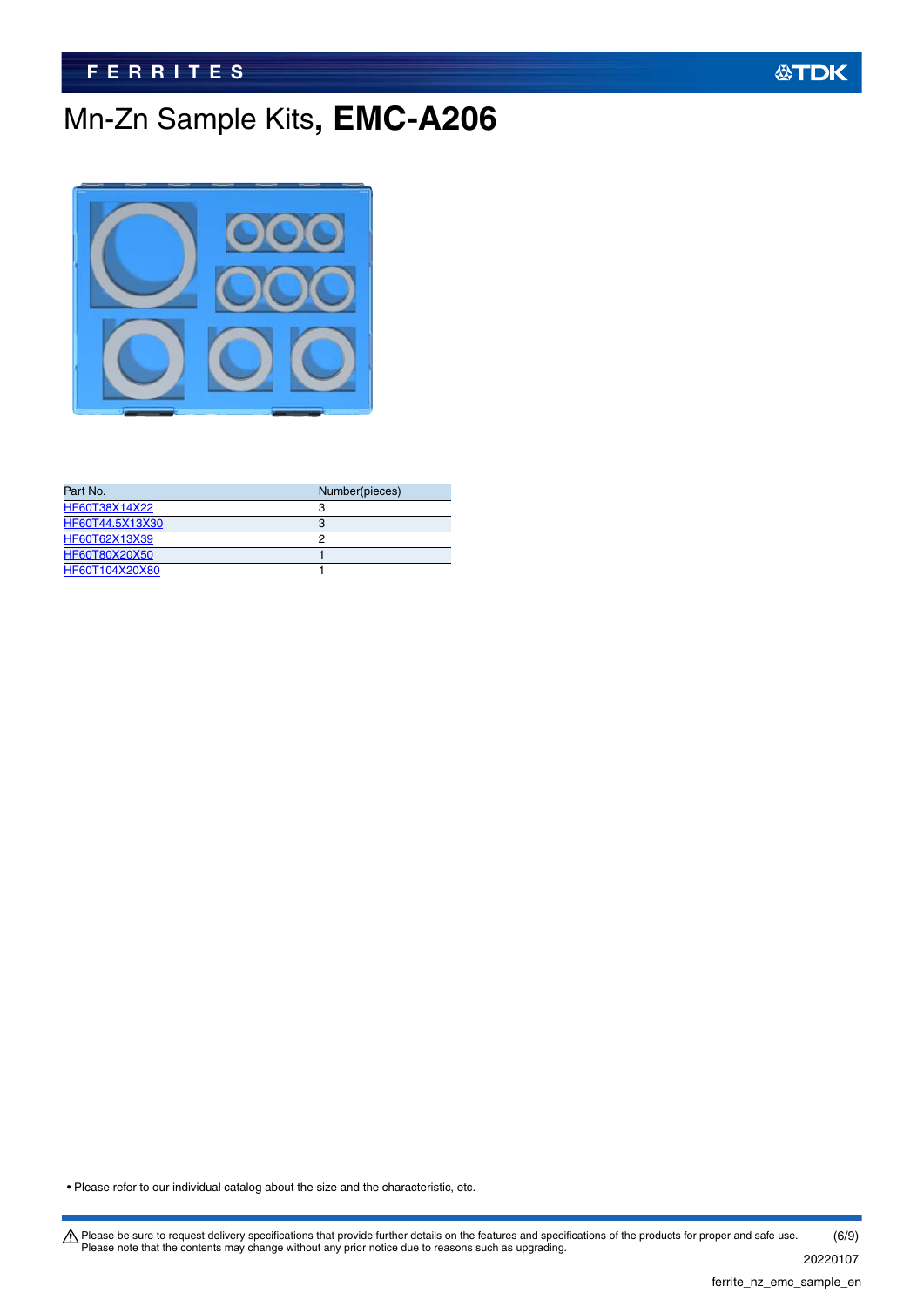$\hat{A}$  Sample Kits in this page will be stopped production.

**FERRITES**

# Ni-Zn Sample Kits **EMC-A207**



| HF57BB2.85X2X1.35<br>20<br>HF57BB3.5X1.5X1.3<br>20 |  |
|----------------------------------------------------|--|
|                                                    |  |
|                                                    |  |
| HF57BB3.5X3X1.3<br>20                              |  |
| HF57BB3.5X5X1.3<br>20                              |  |
| HF57BB4.8X4.8X2.4<br>20                            |  |
| HF70BB2.5X2.2X0.8<br>20                            |  |
| HF70BB3X5X1<br>20                                  |  |
| HF70BB3.5X2X1.3<br>20                              |  |
| HF70BB3.5X3X1.3<br>20                              |  |
| HF70BB3.5X5X0.8<br>20                              |  |
| HF70BB3.5X5X1.3<br>20                              |  |
| HF70BB3.5X10X1.3<br>20                             |  |
| HF70BB4.5X4X2.5<br>20                              |  |
| HF70BB4.5X5X1.6<br>20                              |  |
| HF70BB5X5X2<br>20                                  |  |
| HF70BB6.4X5X3.2<br>20                              |  |
| HF70BB6.4X10X3.2<br>5                              |  |
| HF70BB9X10X4.5<br>5                                |  |
| HF70BB9.5X10.4X4.9<br>5                            |  |
| HF70RH7X8X4<br>5                                   |  |
| HF70RH8X8X4<br>5                                   |  |

# **FERRITE BEAD CORES, BB • RH series FERRITE CORES FOR FLAT CABLE, SH series**

| Part No.              | Number(pieces) |
|-----------------------|----------------|
| <b>HF70SH6X0.6X5</b>  | 5              |
| <b>HF70SH8X0.6X5</b>  | 5              |
| HF70SH10X0.6X5        | 5              |
| <b>HF70SH11X0.7X8</b> | 5              |
| HF70SH13X0.7X12       | 5              |
| HF70SH15X0.7X8        | 5              |
| HF70SH17.5X0.6X8      | 5              |
| HF70SH18.8X1.1X7      | 5              |
| HF70SH18.8X1.1X15     | 5              |
| HF70SH20X0.7X12       | 5              |
| HF70SH21X0.8X7        | 5              |
| HF70SH22X0.8X7        | 5              |
| HF70SH25X0.7X10       | 5              |
| HF70SH27X1.3X10       | 3              |
| HF70SH28X0.7X12       | 3              |
| HF70SH32X2X12.5       | 3              |
| HF70SH35X0.8X12       | 3              |
| HF70SH35X1.3X12       | 3              |
| HF70SH40X2X12         | $\overline{2}$ |
| HF70SH41X0.8X12       | 3              |
| HF70SH46X1.9X10       | 3              |
| <b>HF70SH52X1X12</b>  | 3              |

• Please refer to our individual catalog about the size and the characteristic, etc.

Please be sure to request delivery specifications that provide further details on the features and specifications of the products for proper and safe use.<br>Please note that the contents may change without any prior notice d 20220107 (7/9)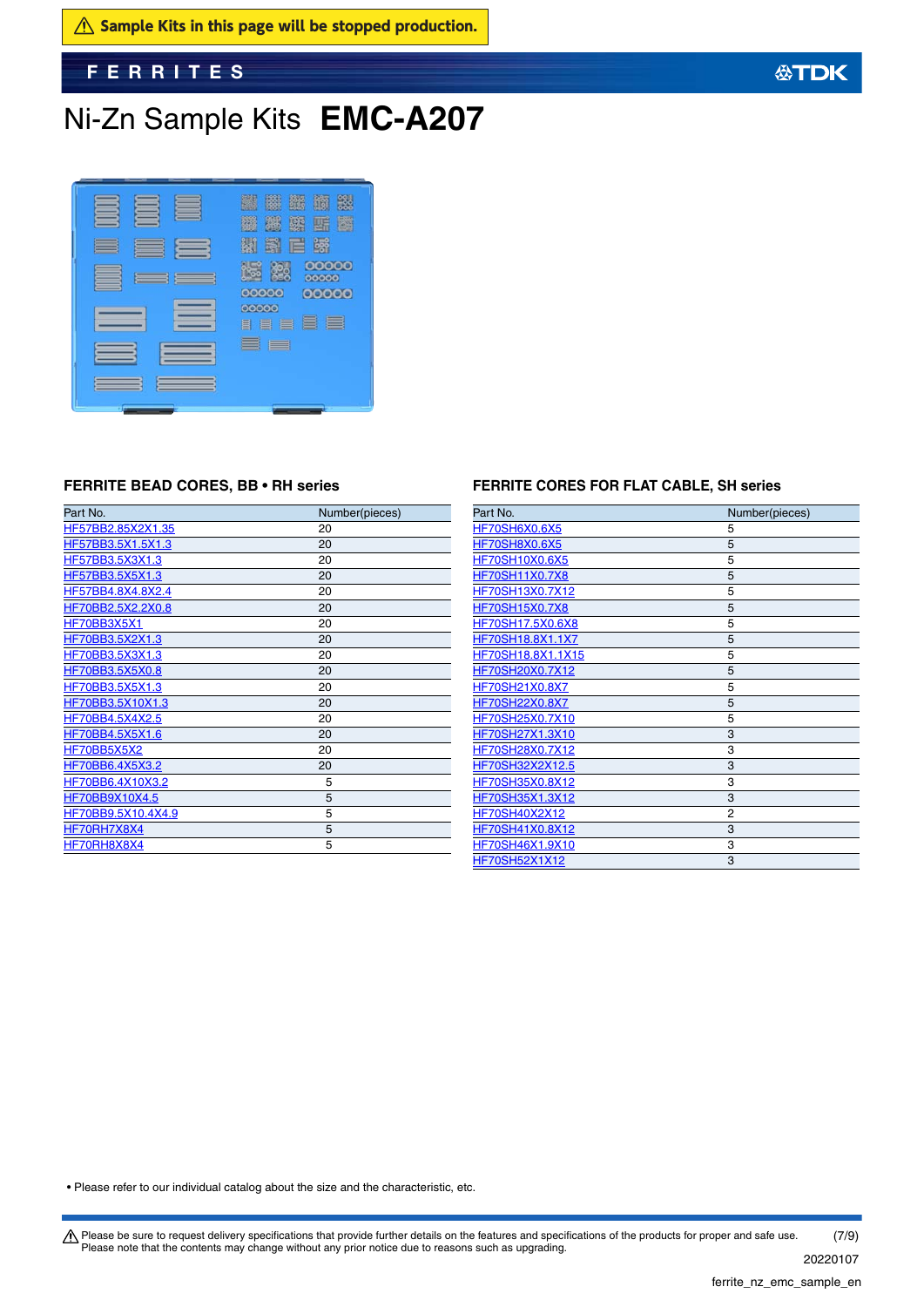$\hat{A}$  Sample Kits in this page will be stopped production.

**FERRITES**

# Ni-Zn Sample Kits **EMC-A208**



| Part No.           | Number(pieces) |
|--------------------|----------------|
| HF57BB2.85X2X1.35  | 20             |
| HF57BB3.5X1.5X1.3  | 20             |
| HF57BB3.5X3X1.3    | 20             |
| HF57BB3.5X5X1.3    | 20             |
| HF57BB4.8X4.8X2.4  | 20             |
| HF70BB2.5X2.2X0.8  | 20             |
| HF70BB3X5X1        | 20             |
| HF70BB3.5X2X1.3    | 20             |
| HF70BB3.5X3X1.3    | 20             |
| HF70BB3.5X5X0.8    | 20             |
| HF70BB3.5X5X1.3    | 20             |
| HF70BB3.5X10X1.3   | 20             |
| HF70BB4.5X4X2.5    | 20             |
| HF70BB4.5X5X1.6    | 20             |
| HF70BB5X5X2        | 20             |
| HF70BB6.4X5X3.2    | 20             |
| HF70BB6.4X10X3.2   | 5              |
| HF70BB9X10X4.5     | 5              |
| HF70BB9.5X10.4X4.9 | 5              |

## **FERRITE BEAD CORES, BB series FERRITE CORES FOR ROUND CABLE, RH • RU series**

| Part No.               | Number(pieces) |
|------------------------|----------------|
| HF70RH7X8X4            | 5              |
| HF70RH8X8X4            | 5              |
| <b>HF70RH10X20X5</b>   | 3              |
| HF70RH12X15X7.3        | 3              |
| HF70RH14X14X10         | 3              |
| HF70RH14.3X14.3X6.35   | 3              |
| HF70RH14.3X28.6X6.35   | 3              |
| HF70RH16X12X9.1        | 3              |
| <b>HF70RH16X15X9</b>   | 3              |
| <b>HF70RH16X28X9</b>   | 3              |
| HF70RH16X28X10         | 3              |
| <b>HF70RH19X29X13</b>  | 3              |
| HF70RU12X15X7.3S*      | 3              |
| <b>HF70RU16X28X9S*</b> | 3              |
| HF70RU26X29X13S*       | 2              |

The unit of quantity of this product is "the set".

## **FERRITE CORES, TOROIDAL T series**

| Part No.           | Number(pieces) |
|--------------------|----------------|
| <b>HF70T14X7X8</b> | 3              |
| HF70T18X10X10      | 3              |
| HF70T22X10X14      | ŋ              |
| HF70T25X13X15      |                |
| HF70T28X13X16      | 2              |
| HF70T31X13X19      | ∩              |

• Please refer to our individual catalog about the size and the characteristic, etc.

Please be sure to request delivery specifications that provide further details on the features and specifications of the products for proper and safe use.<br>Please note that the contents may change without any prior notice d (8/9)